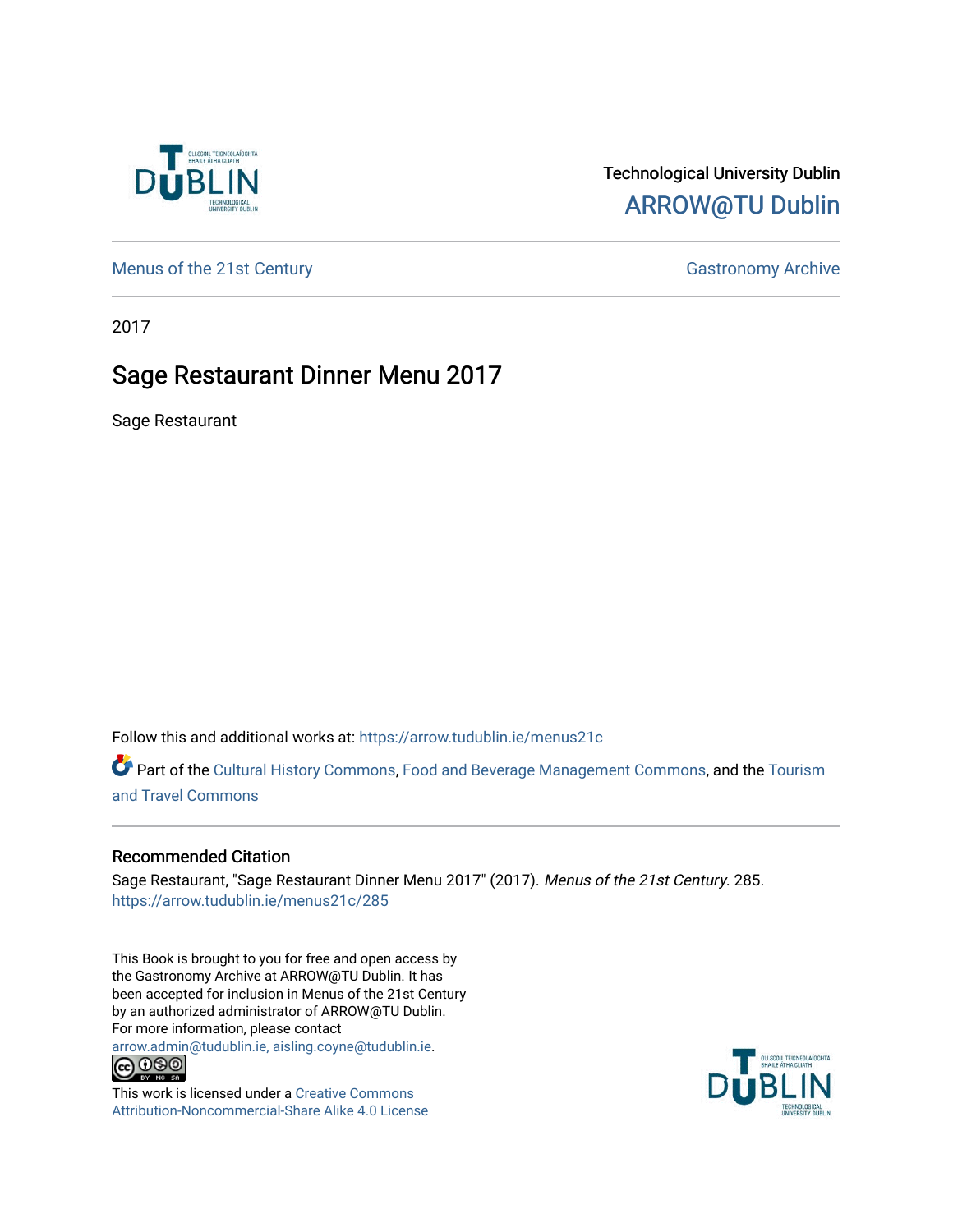



**Dinner Menu**

Shiitake mushroom soup, onion. €6